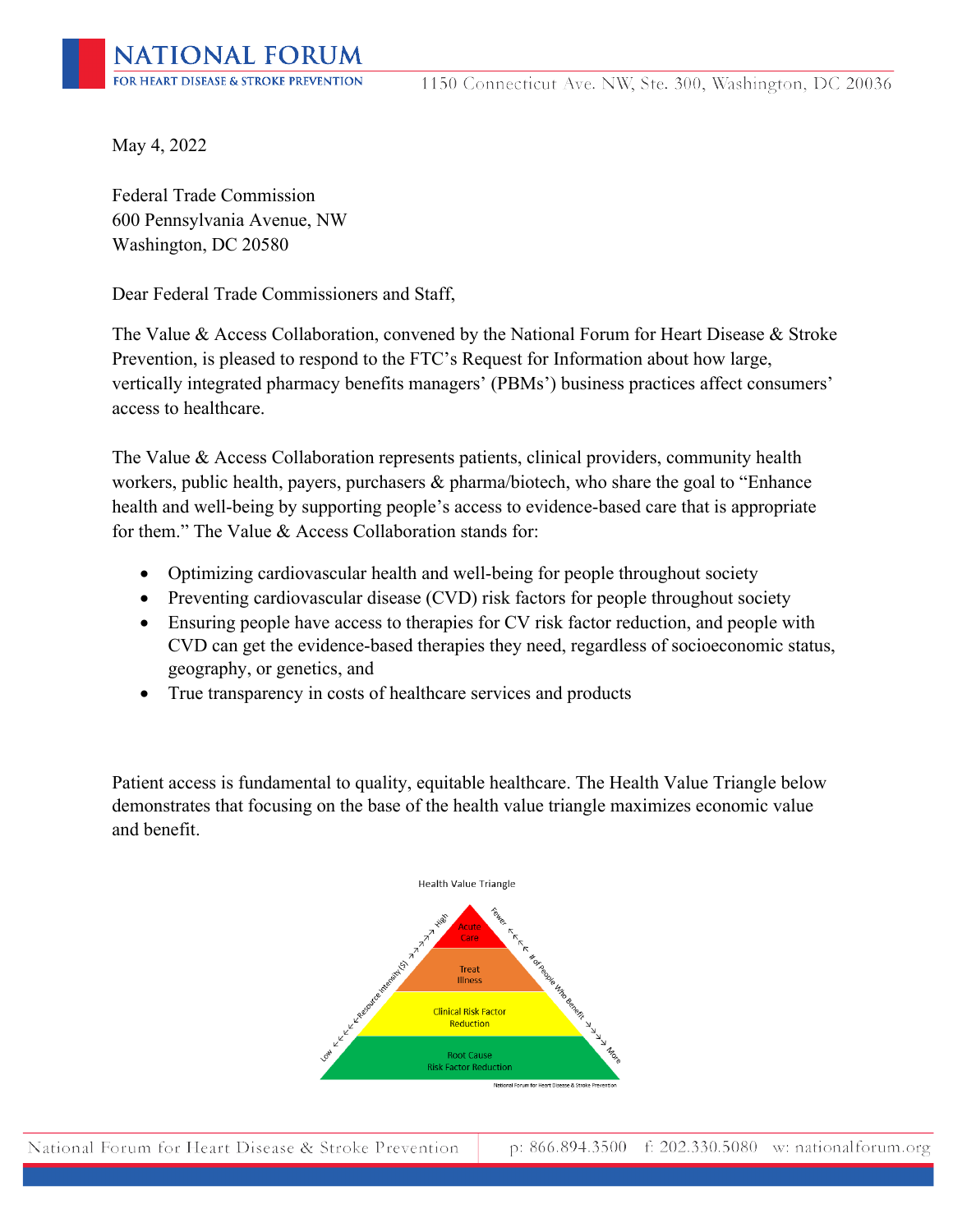The Value & Access Collaboration provides the following input for consideration:

- The FTC's agency is clear: 80% of U.S. consumers' access to medications is regulated by the big 3 PBMs, who themselves are largely unregulated entities.
- Some PBMs' business practices reduce people's access to therapies they need.
	- o PBMs' business practices can interfere with clinician-patient decisions about the right treatment and the provision of such treatments to the right patients at the right time, including:
		- Non-medical switching.
		- High consumer out-of-pocket costs.
		- **Prior Authorization (PA) requirements and practices can be onerous and** confusing for consumers and clinicians. There is a lack of transparency in some PBMs' PA requirements and reasons for denial. When a PBM would cover a similar drug on the formulary (while denying a drug not on formulary) the denial letter should state the alternative that would be approved. Instead, some PBMs leave this to clinicians and patients to figure out for themselves.
		- PA requirements that are not aligned with current clinical guidelines. Establishment of PA criteria should include experts in the disease areas treated by the drugs under consideration. There should be a clear channel of communication for professional societies and patient organizations to request a review and recommend changes.
		- Patient steering to PBM-owned pharmacies due to network limitations established by PBMs.
		- Restricting drug formularies can limit patients' medication access.
		- **EXECUTE:** Limiting the number of drugs at pharmacies (bulk purchases).
		- Forcing patients to use higher price brand drugs that generate higher rebates for the PBM and higher PBM fees charged to the pharmacy.
	- o Certain PBM practices, such as setting unpredictable reimbursement rates and imposing retroactive Direct and Indirect Remuneration (DIR) fees, have forced community pharmacies out of business. The data show that pharmacy price concessions, net of all pharmacy incentive payments, escalated more than 107,400 percent between 20[1](#page-1-0)0 and 2020.<sup>1</sup>
		- Due to the lack of transparency by PBMs, pharmacies are often reimbursed less than it costs to acquire the drug, and below the cost the drug is dispensed to the patient, making community pharmacy business models difficult to sustain.
		- This reduces access to needed medications and undermines health equity for people in places with limited numbers of pharmacies, such as rural areas, thus raising their risk of deteriorating health; heart attacks, strokes, and kidney

<span id="page-1-0"></span><sup>1</sup> https://www.regulations.gov/document/CMS-2022-0012-0001